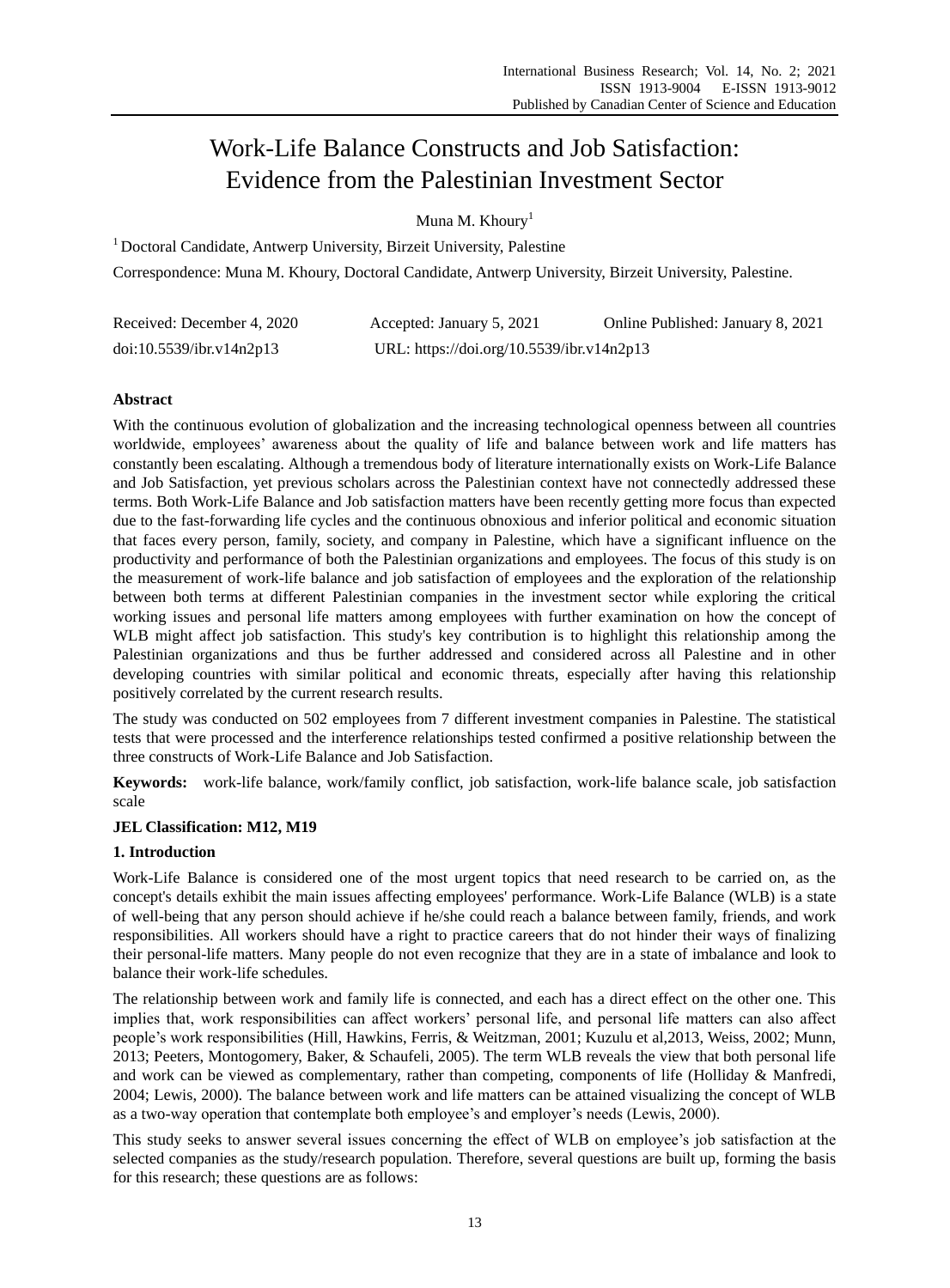1- What type of relationship exists between job satisfaction and the three components of work-life balance (WLB); work interference with personal life (WIPL), personal life interference with work (PLIW), and work personal life enrichment (WPLE)?

- 2- Do the employees at the representative companies struggle in reconciling work with life commitments?
- 3- What WLB programs would enable the employees to achieve an improved status of work-life balance?

Although work-life balance is a well-known term in Western countries and organizations, there have been no studies on Palestine. Therefore, there is a list of reasons behind the desperate need to administrate the concept of work-life balance and programs in any organization in Palestine. The current political situation by which the Palestinian territories face the Israeli occupation is one major reason why Palestinian companies need to adopt Work-life Balance in their work environment. Another fact is the current continuously challenging economic situation, which loads both the Palestinian employees and employers with stress to balance their various responsibilities. Coping with these current continuous political and economic situations burdens the companies to seek how to get the maximum performance out of their employees while being challenged to maintain the regular working routine. Thus eventually, adapting work-life balance policies that shall bring benefits for all employees regardless of their managerial positions.

## **2. Literature Review**

## *2.1 Work-Life Balance*

The beginnings of the work-life balance phenomenon began in the late 1970s. The purpose was to describe the balance between personal life and work-life of working homemakers that are home and wish to go back to work. (Families Working, 2009). "Since then, work-life balance practices have been studied across disciplines including economics, gender studies, information systems, management, social psychology, and sociology" (Beauregard & Henry, 2009). Work-Life Balance has been initially studied in the "nineteenth century when workers and unions successfully campaigned against long working hours in factories, and it became apparent that a decrease in working hours had no significant impact on production (Bosworth and Hogarth, 2009). During the twentieth century," many studies (e.g., Mayers, 1924) took place on the WLB concept, which resulted in emphasizing the role of human relations and the effect of reducing the working hours on workers' output. "In 1938, the U.S. government introduced the *Fair Labor Standards Act* with a maximum workload of 44 hours per week" (U.S. Department of Labor, 2013). Later, "in the 1980s, companies began to introduce family-friendly policies, such as flexible work schedules and telecommuting". Such policies were initially concerned with working women but eventually "they accommodated women's and men's needs. "The current notion of WLB gained currency, with a view to protecting family life in an increasingly competitive workplace and career-driven society" (Parakati, 2010). In the last few years, it has been highlighted in many studies that social, economic, and cultural changes impact the flow of the working day of the people. "The rise in the living standards and the importance of work and family life have intensified the demands on individuals, on work, and on family" (Chandra, 2012; Darcy, McCartthy, Hill, & Grady, 2012; Kuzulu, Kurtuldu, & Ozkan, 2013; and Pattusamy & Jacob, 2016).

―Formal definitions of the term work-life balance vary but generally converge around the idea that this balance is not about the equivalent distribution of time between professional and personal activities, but rather general satisfaction with one's life" (Berry, 2010). However, Felstead, Jewson, Phizacklea, and Walters (2002), defined work-life balance in their work as "the relationship between institutional and cultural times and spaces of work and non-work in societies where income is predominantly generated and distributed through labor markets." Whereas the sociologists Estes and Michael (2005) argued that a single definition of work-life balance does not exist and no such definition that would accumulate agreement of many parties exist. Nevertheless, they ―suggested that work-life balance practices refer to one of the following: organizational support for dependent care, flexible work options, and family or personal leave." "Work-life balance is a concept that deals with the ability of individuals, irrespective of the age or their gender, to get 'into a flow' that allows them to combine the demands of work and other non-work responsibilities and activities" (Hughes and Bonzionelos, 2007).

The concept of Work/life Balance contains many parts, including the period along which people work, the timeframe in which they work, and their location (Glynn et al., 2002). These aspects are translated in a range of work policies and procedures, e.g., flexible working hours, part-time working, working from home, compressed workweeks, temporary working, teleworking, career breaks, and annualized hours (Maxwell and McDougall, 2004).

―In Practice, WLB involves adjusting work patterns so that everyone, regardless of age, race, or gender can find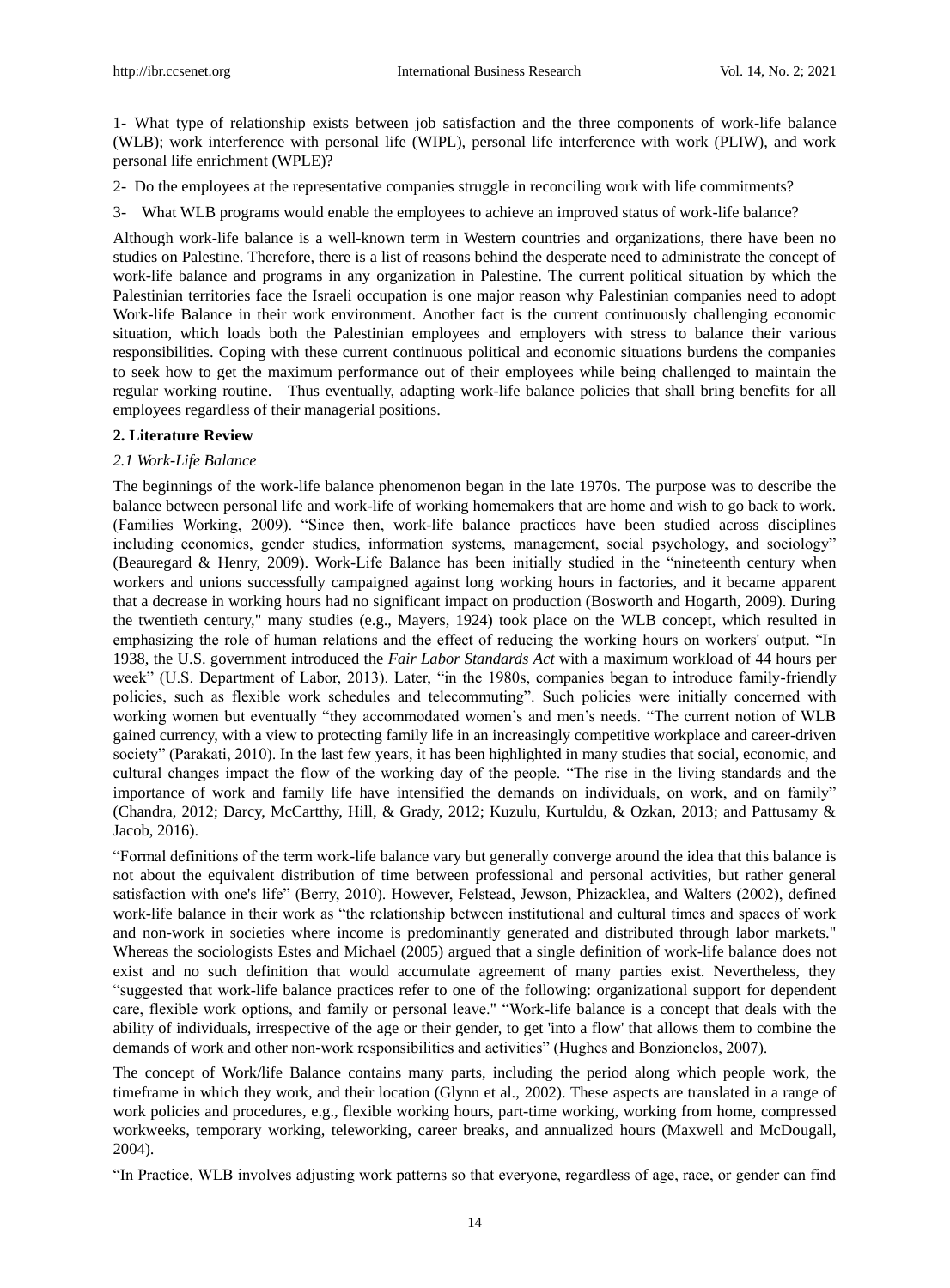a rhythm that enables them more easily to combine work and their other responsibilities and aspirations" (Pillinger, 2001:1).

Nowadays, WLB is considered a significant matter for both employers and employees that they need to tackle. It is even evident that many of the workplace challenges are believed to be a result of unbalanced work-family matters. "(Berg, Kalleberg, and Appelbaum, 2003) in his article had mentioned that job attributes, organizational culture, and its pertaining environment and employee-friendly policies have a positive and progressive influence on individual WLB".

## *2.2 WLB Policies/Practices*

Research across the years have shown numerous work-life balance flexible working schedules, practices, policies, programs work arrangements concerning leave breaks, parenting and pregnancy, and additional work provisions .

―Work-life balance policies help employees in managing their work and family in a better way and enhance their attitudes and behaviors such as organizational attachment (Groover and Croocker, 1995), Job Satisfaction (Kossek and Ozeki, 1998) and intention to stay (Kossek, & Lobel, (1996).". Dockel (2003), "declared that work-life policies have a strong and significant relationship with organizational commitment." Lockwood (2003), in his work, highlighted that senior management has a vital role in managing and designing work-life balance practices. These practices increase workers' motivation, and thus their performance will increase across time. Concerning Eisenberger et al. (1986) Perceived Organizational Support Theory, when employees at the workplace acknowledge their employer's attention and care, support in satisfying their employees' personal needs and the admiration to their values; the employees in return shall show higher commitment levels and satisfaction at the workplace. Emphasizing that the more engaged workers are at the workplace, they experience job satisfaction (Bond et al. 2005). Nevertheless, contrary to this view, when employers reveal less support and concern to their subordinates' matters (Kim, Lee & Sung 2013), workers may, in return, admire less their employers' efforts in facilitating the settlements of their staff personal work-life obligations. Eventually this shall reversely impact the workers' work behaviors at the workplace (Fransman, 2014).

Diverse research findings have displayed that improper balance between work responsibilities and life obligations shall result in severe ramifications of various trends including but not limited to stress and stress-related health problems, mismanagement of family issues and diverse, poor self-admiration, depression, lack of energy, fatigue, sleep disorders, addictions, escalated turnover rates, burnout issues, violence at the workplace, decrease in productivity levels, and reduced organizational commitment. All of this, in addition to many more consequences, shall negatively affect the overall productivity of the workplace, which will end in lower profitability in the long run (Allen et al. 2000; Anderson, Coffey & Byerly 2002; Hämmig & Bauer 2009; Hughes & Bozionelos 2007; and Thomas & Ganster, 1995).

Modern organizational structures are taking into consideration the development of work-life balance practices to assist employees in managing work-life challenges by minimizing their work-life conflicts and thus performing better at the workplace. A study on 732 manufacturing firms in Germany, France, UK, and the U.S. showed that those firms that offer better work-life balance practices experienced higher employee productivity and that adapting work-life policies shall result in higher employee levels of job satisfaction and organizational commitment.

## *2.3 Work-Family Conflict*

**"**The topic of work-family conflict has been of particular interest because recent studies have demonstrated that 40% of employed parents experience work-family conflict for at least a period in their lives" (Allen et al., 2000). Work-family conflicts occur for many reasons, precisely this state of conflict happens when challenges at work interfere with family daily routines and sequence of family life; "pressures in the family environment might be the presence of young children, elder care responsibilities, interpersonal conflicts within the family, and the presence of unsupportive family members" (Chernyak-Hai & Tziner, 2016; and Greenhaus, 2002). According to the Third European Working Conditions Survey (Paoli & Merllie, 2000), which took place in 15 European countries, 10% of the surveyed workers faced the challenge of meeting their family obligations due to the long hours they spend at the workplace.

Moreover, many studies exploring the conflict resulting from the mismanagement that workers face in trying to balance their work demands and personal responsibilities highlight the negative effect of that conflict on their psychological well-being and their level of satisfaction at the workplace (Frone et al., 1992; Hughes & Galinsky, 1994; Kossek & Ozeki, 1998; Kinnunen & Mauno, 1998; Cuthbertson, K., et al., 2005).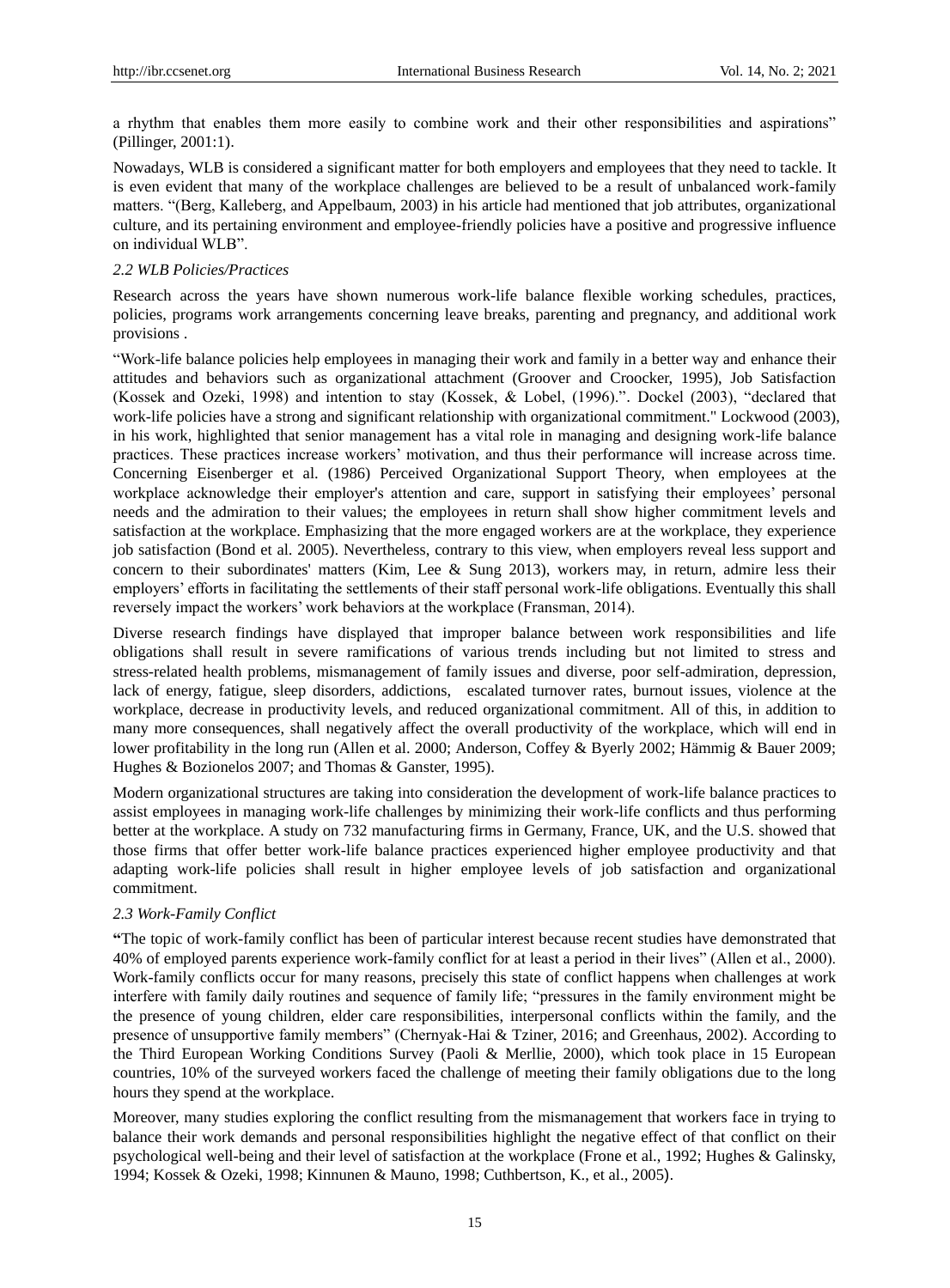## *2.4 Work-Family Enrichment*

However, it is not always the case that work, and family are in conflict all the time, and that was the entrance for some researchers to propose the concept of work-family enrichment by Greenhaus and Powell (2006), who ―defined this concept as the enhancement performance and positive affect in one role from the experiences in another role." "According to Grzywacz (2000), work-family enrichment is the positive synergy between work and family". "The work experiences might enrich the quality of family life, or family experiences might contribute to the working life quality" (Jain & Nair, 2013; Ruikar & Abhyankar, 2015). "Balance must be considered as a social structure, and work-family balance should be considered as an important construct when expectations of the individual and others around him/her are shared and agreed upon" (Grzywacz & Carlson, 2007). It has been proven that work-family balance is directly linked with organizational engagement and satisfaction (Omran & Kamel, 2016). In addition, Pattusamy and Jacob (2017). showed that "work-family balance mediates the relationship between work-family conflict and job and family satisfaction." As this concept was more and more explored by many studies, the term work-life "balance replaced work-family balance because life in this sense means everything outside work" (Carlson, Grzywacz, & Zivnuska, 2009; and Haar, 2013). Another study done by Baral (2010) including 485 employees working in various organizations in India, revealed that "men and women in India do not experience work-family conflict whereas they feel more of family-enrichment".

## *2.5 WLB Scale - Hayman (2005)*

The tool used in this research depended partially on the WLB scale developed by Hayman (2005) scale, adapted for measuring work/life balance at the companies under study. It consists of 15-item; this scale was originally adapted from an instrument developed by Fisher-McAuley et al. (2003). The scale was originally designed to capture employee perception on WLB; The original scale consists of 19 items. The scale was later simplified by constructing three dimensions. The three dimensions are: Work Interference with Personal Life (WIPL), Personal Life Interference with Work (PLIW), and Work/Personal Life Enhancement (WPLE). These three dimensions represent two theories that are usually used to explain the link between family and work; the conflict approach and the enrichment approach. These two theories are opposite to each other in terms of concept and content. The "conflict approach assumes that combining work and family roles is demanding and therefore leads to conflict" (Edwards & Rothbard, 2000). In contrast, the "enrichment approach emphasizes that life can enrich work outcomes and vice-versa" (Greenhaus & Powell, 2006).

#### *2.6 Job Satisfaction (J.S.)*

**"**Job satisfaction has been an area of interest for many researchers over the past several decades‖ (Hackman & Oldhman, 2001).

As defined by Furnham (1997), job satisfaction is a positive feeling about the work or the work environment. Weiss, H.M. (2002) defined job satisfaction as a favorable emotional reaction and attitude that one experiences at work resulting from a "pleasurable emotional state." It was also defined as a "positive attitude" that would increase productivity (Daft & Marcic, 2001). Others defined it as a "reflection of an employee's feelings about various aspects of work" (Stone, 2005).

Moreover, Konhauser (2005) noted that job satisfaction is positively proportionate with one's state of happiness, and that job satisfaction has also a direct link with impact employees' performance, absenteeism, effectiveness, and their decision to leave the work.

Many surveys were conducted concerning the relationship between implementing work/life balance programs and policies and job satisfaction at the workplace, and it was found that "Work-life balance is directly related to employee satisfaction" (Susi.S, 2010). As a result of these studies, it became apparent that there was a need to explore in-depth many practical terms for any organization, especially the work-family concept. As research improved in this area of study, it became highlight that Human Resource Management needs to focus more on numerous work-family friendly practices, programs, and policies, aiming to leverage job satisfaction (Kinnie et al., 2005). Robbins (2004) noticed that workers with increased job satisfaction levels experience positive behaviors towards their jobs, whereas people with decreased levels of job satisfaction have opposite behaviors at the workplace.

Eventually, many studies showed that work-life balance is positively linked to job and life satisfaction" (Haar et al., 2014)), "well-being" (Frone, 2000), "job and marital satisfaction" (Brough et al., 2014; Kossek & Ozeki, 1998), and "negatively related to "job stress" (Behson, 2002), "anxiety and depression" (Haar et al., 2014), and ―psychological strain‖ (Brough et al., 2014)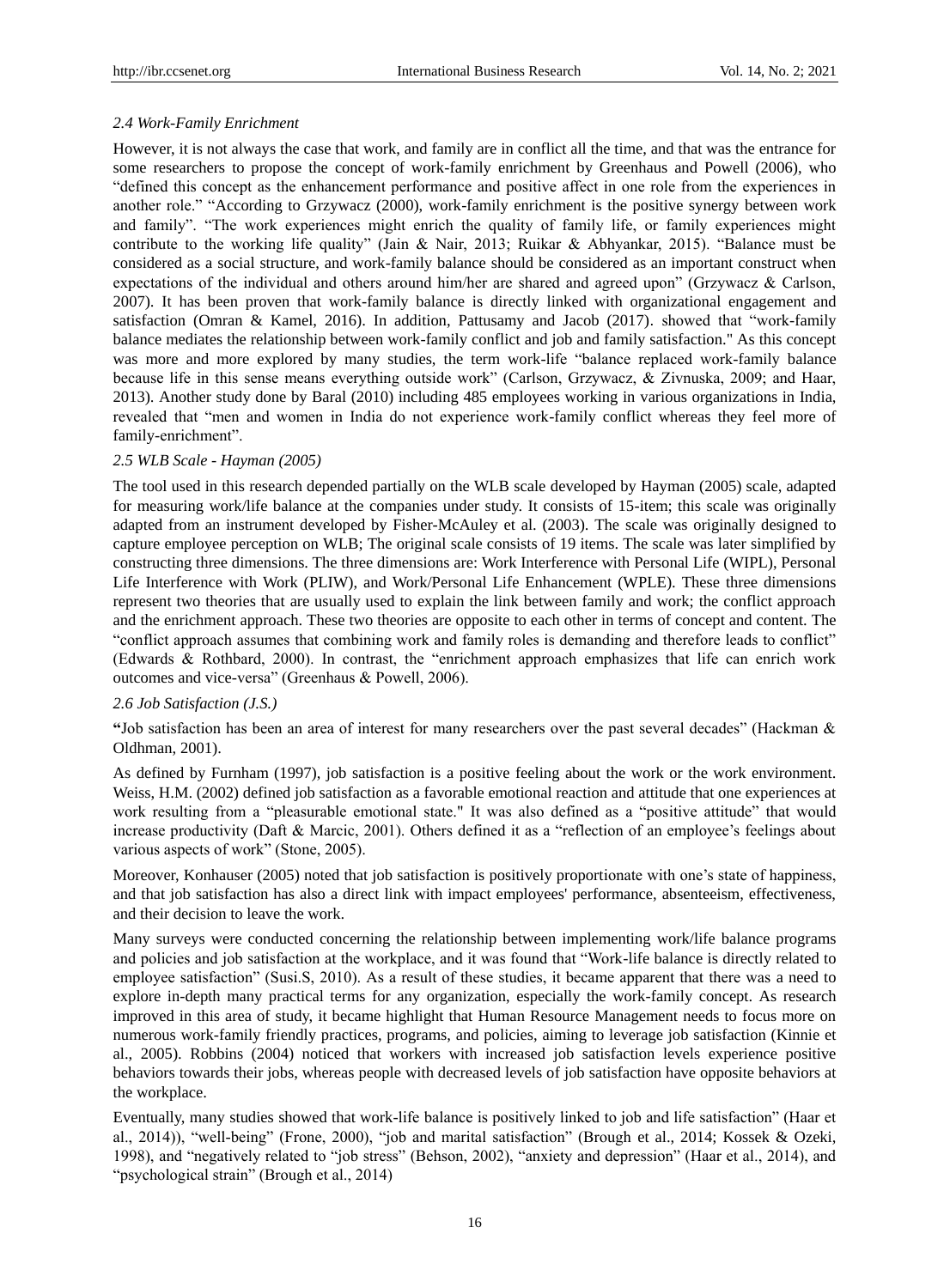## *2.7 Job Satisfaction Scale - MSQ*

One of the major challenges when "measuring job satisfaction is that it is possible to be satisfied with some aspects of the job and at the same time be dissatisfied with others" (Spagnoli et al., 2012). Some of the most popular and famous tools used in measuring job satisfaction are the Minnesota Satisfaction Questionnaire (Weiss et al., 1967), the Job Descriptive Index (Smith et al., 1969), and the Job Satisfaction Survey (Spector, 1985). Whereas the second approach looks at the job satisfaction from a macro point of view and measures the employee directly by asking him/her about their overall feelings about the job, being frequently build up with only one item (Wanous et al., 1997). The Minnesota Satisfaction Questionnaire (MSQ); one of the outputs from the 'Work Adjustment Project" at the University of Minnesota and was developed by Weiss (1967) to measure job satisfaction levels. The theory underlying this work was the "assumption that work fit is dependent on the correspondence between the individual skills and the reinforcements that exist in work". The MSQ has two versions: long and short. The long version consists of 100 questions that assess 20 subscales. The subscales are: ―Ability Utilization, Achievement, Activity, Advancement, Authority, Company Policies, Compensation, Co-workers, Creativity, Independence, Moral Values, Recognition, Responsibility, Security, Social Status, Social Service, Supervision--Human Relations, Supervision—Technical, Variety, Working Conditions." The MSQ short version is adapted in this study while using only 14 items of the 20.

#### *2.8 Related Studies on WLB*

Over the years, many researchers conducted several studies on the relationship between WLB and job satisfaction. "Nadeem & Abbas (2009) conducted a study in Pakistan to analyze the relationship between WLB and job satisfaction". The research was based on data collected from 157 employees working in the public and private sectors. The results of their study showed that work overload does not influence job satisfaction.

Another study conducted by Mcnall et al. (2009) analyzed the "relationship between flexible work arrangements and job satisfaction." The research was based on data collected from 220 employees. This study indicates that employees obtaining greater flexibility in companies' work arrangements, they experience higher satisfaction levels.

Later (Varatharaj et al., 2012) conducted another study in Chennai city to examine the relationship between job satisfaction and WLB. The research was based on data collected from 250 employees from different service sectors. The results of this study showed that WLB and job satisfaction share a positive relationship.

Moreover, research to analyze the relationship between work-life balance and job satisfaction of the working women was conducted by Yadav & Dabhade (2014). The research collected data from 150 women, half from the banking sector and a half from the education sector. The study results revealed the extent of the employees' commitment to their jobs that they do not put behind them if they face urgent living conditions.

Here, it is necessary to point out the need for the company's management to pay attention to these matters to ensure the best productivity by relying on creating a better state of purity in the relationship between life and work matters by providing support to them in how to control their life responsibilities and balance them with work responsibilities.

## **3. Methodology**

In this study, Hayman (2005) simplified Work-Life Balance Scale, and the Minnesota Satisfaction Questionnaire (MSQ) (Weiss et al., 1967) are used to achieve an answer to the research questions and to conduct the research findings.

#### *3.1 Methods of Data Analysis and Interpretation*

The data was captured into an access database where consistency checks were enforced. After completion of data entry, data were exported into SPSS for statistical analysis.

Simple statistical tools such as mean, range, and percentage have been used to analyze quantitative data. Other techniques were applied to check multi-collinearity and the correlations between the targeted questions as groups or as individual ones and the homoscedasticity, including Pearson's correlation coefficient test and multi-regression. For general characteristics of the sample, frequencies and cross-tabulation techniques were also applied. To reflect the changes applied to the negatively stated questions, the values of the five-category scale for the corresponding questions were also reversed as follows: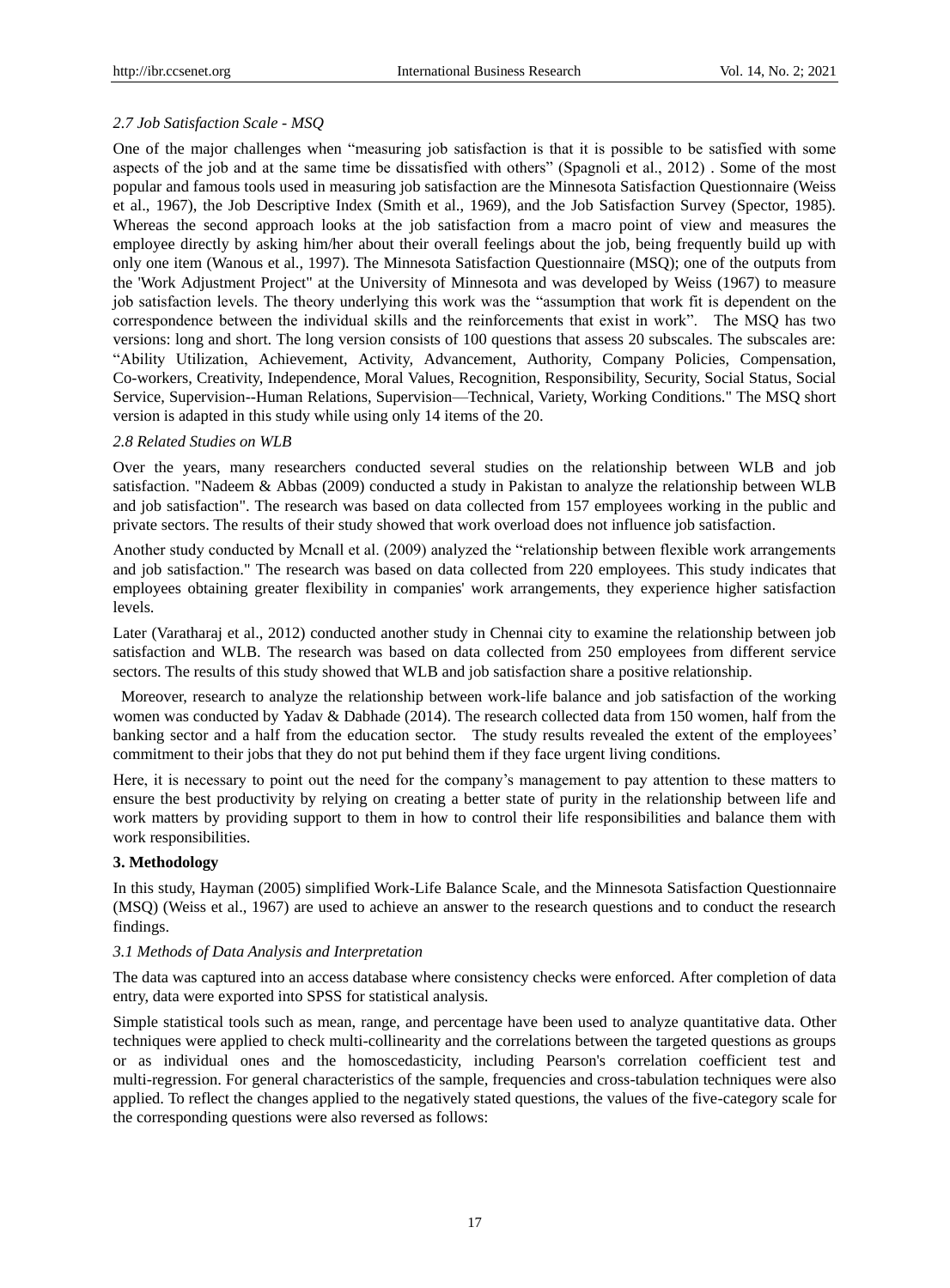| Value                    | <b>Score</b>             |
|--------------------------|--------------------------|
| <b>Strongly Disagree</b> | <b>Strongly Agree</b>    |
| <i>Disagree</i>          | Agree                    |
| Hesitated/Not Sure       | Hesitated/Not Sure       |
| Agree                    | Disagree                 |
| <b>Strongly Agree</b>    | <b>Strongly Disagree</b> |

Table 1. Vales of Corresponding Questions

Before data analysis, the values of the five-category scale of the instrument were weighted from zero to five according to the following scoring table:

Table 2. Scoring Table

| Value                    | <b>Score</b> |  |
|--------------------------|--------------|--|
| <b>Strongly Disagree</b> |              |  |
| Disagree                 | 25           |  |
| Hesitated/Not Sure       | 50           |  |
| Agree                    | 75           |  |
| <b>Strongly Agree</b>    | 100          |  |

#### *3.2 The Questionnaire*

Some of the items in the instrument were negatively phrased. Before data analysis, these items were subjected to value conversion from negative to positive phrasing.

#### *3.3 Data Collection and Sampling*

The research population which according to (Sekaran, 2005) refers to the entire group of people, events, or things of interest that the researcher wishes to investigate; This study targeted a random sample of 932 employees on top of their positions at 7 different companies at the private sector in Palestine. The respondents were asked to fill an online self-reported questionnaire. The questionnaire was administered on the online platform ‗SurveyMonkey' and an online link was distributed to all HR departments in the 7 companies under study. The HR managers took the responsibility to distribute the link among their employees with consideration to hand out a total of 173 questionnaire to workers that do not have access to online resources. Of the 932 employees, 502 employees submitted back the questionnaire; where 2 questionnaires of the total number received back were considered incomplete responses and thus were excluded from the analysis phase. According to Mugenda and Mugenda (1999), a response rate of 50% is adequate for the analysis and reporting; a rate of 60% is reasonable, and a response rate of 70% and over is excellent. The current study's response rate was 54%, which is satisfactory and adequate to make conclusions of the study as it acted as a representative. Therefore, 500 responses were administered for analysis, making a response rate of 54 %*.* The questionnaire was administered in Arabic as many employees might face difficulty filling a questionnaire in English, which could affect the quality of their responses.

#### *3.4 Research Design*

The questionnaire is the research instrument used in this study, and it is partially adopted from both the Hayman (2005) scale and the short version of the MSQ. The first section looks for demographic data that is crucial for the study and consists of 12 items: Gender, age, education, marital status, residents under one roof, number of years working with current employer, rank at current job, employment status, monthly income.

The second section assesses the WLB of the employees, which was based on the three constructs of Hayman (2005). This scale was originally adapted from an instrument developed by Fisher-McAuley et al., (2003). This scale was originally designed to capture employee perception on WLB; The original scale consists of 19 items and three dimensions of work-life balance. They simplified the WLB concept by placing three dimensions. The three dimensions are: Work Interference with Personal Life (WIPL), Personal Life Interference with Work (PLIW), and Work/Personal Life Enhancement (WPLE). These three dimensions represent two theories that are usually used to explain the link between family and work. The first approach is the conflict approach and the second is the enrichment approach. These two theories are opposite to each other in terms of concept and content. The conflict approach assumes that combining work and family roles is demanding and therefore leads to conflict (Edwards & Rothbard, 2000). Whereas the enrichment approach emphasizes that life can enrich work outcomes and vise-versa (Greenhaus & Powell, 2006). This scale has been used by other researchers (e,g.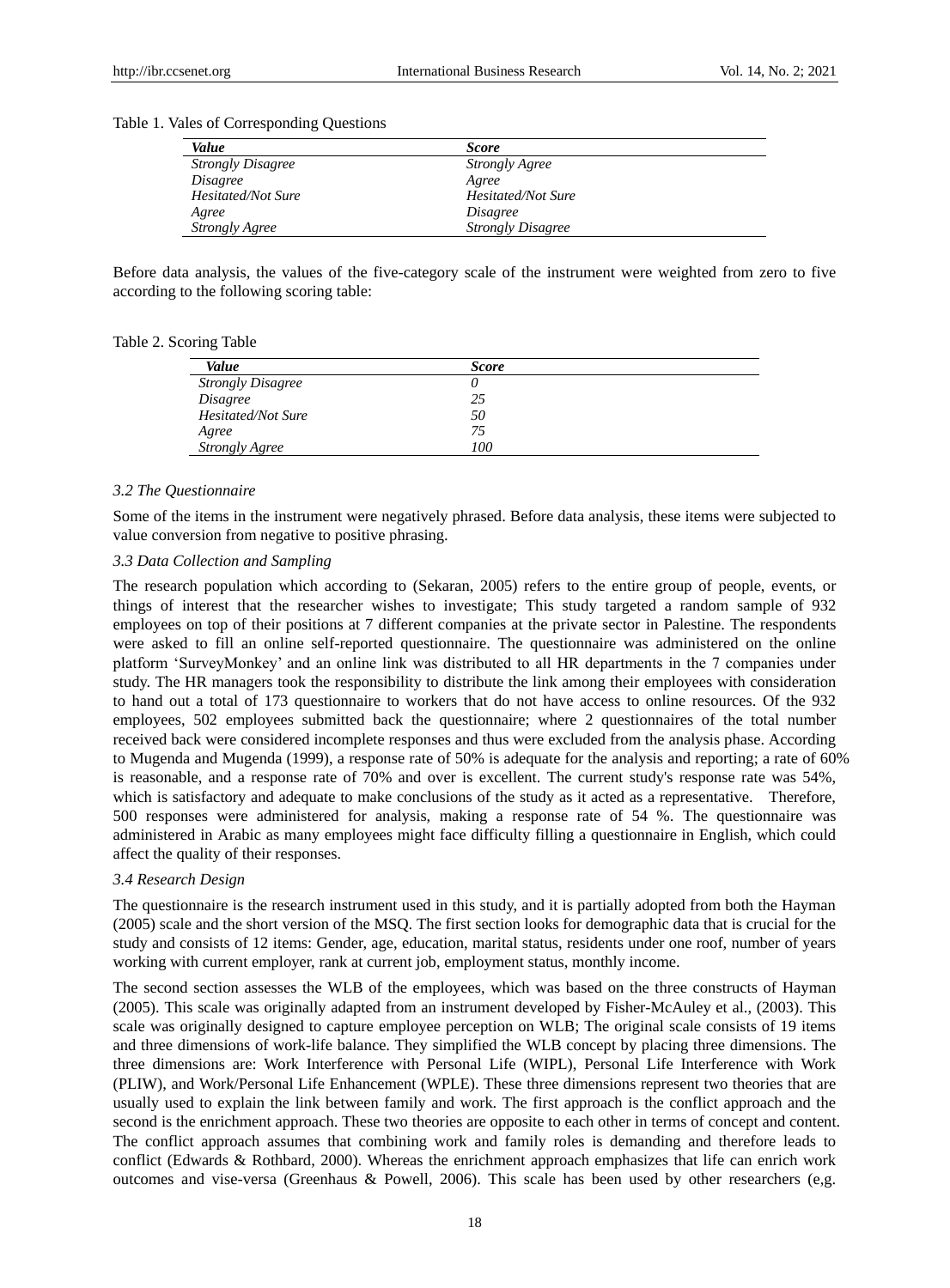Hayman, 2005). A short description of the three constructs of WLB as presented by Hayman (2005) is exhibited below:

## *Work Interference with Personal Life (WIPL)*

This construct includes work related factors that impact an individual's personal life. It measures the impact of work on personal life. This construct measures 7 items which are:

- 1- My personal life suffers because of work
- 2- My job makes my personal life difficult
- 3- I neglect personal needs because of work
- 4- I put personal life on hold for work
- 5- I miss personal activities because of work
- 6- I struggle to juggle work and non-work
- 7- I am unhappy with the amount of time for non-work activities

# *Personal Life with Work Interference (PLIW)*

This construct has been explained as the impact of personal life on work. It measures the impact of personal life on one's work. This construct measures 4 items which are:

- 1- My personal life drains me of energy for work
- 2- I am too tired to be effective at work
- 3- My work suffers because of my personal life
- 4- It is hard to work because of personal matters

## *Work Personal Life Enhancement (WPLE)*

This construct explains how work and personal life enhance each other, it helps to understand how work supports and enhances personal life and jhow personal life supports and enhances work. This construct consists of 4 items, which are:

- 1- My personal life gives me energy for my job
- 2- My job gives me energy to pursue personal activities
- 3- I have a better mood at work because of personal life
- 4- I have a better mood because of my job

The third section in the questionnaire measures the employee job satisfaction. Some of the most popular measures in the field that adopted this perspective was the Minnesota Satisfaction Questionnaire (Weiss et al., 1967). The MSQ have two versions: long and short. The long version consists of 100 questions that assess 20 subscales. The subscales are: Ability Utilization, Achievement, Activity, Advancement, Authority, Company Policies, Compensation, Co-workers, Creativity, Independence, Moral Values, Recognition, Responsibility, Security, Social Status, Social Service, Supervision--Human Relations, Supervision—Technical, Variety, Working Conditions.

The long version was then modified to a shorter version of the MSQ that consists of 20 items only. However, this paper adapted only 14 items of MSQ as the Palestinian context matches most of the 14 items selected.

The fourth section consisted of 8 items and was developed by the researcher. This section answers the fourth research question, which is to measure the relationship between WLB and J.S.

The fifth section and consists of 14 items, and looks for other data needed, concerning the WLB programs that employees are willing to have. This was necessary to provide the human resource departments of the companies under study with data needed to improve their strategic planning concerning the WLB and job satisfaction of their employees. Responses are made on a 5-point Likert scale, and the response categories are assigned weights from 1 to 5.

## **4. Research Findings and Discussion**

Data analysis involves several closely related operations that are performed to summarize the collected data and organize them in such a manner that they answer the research questions (Sekaran, 2005).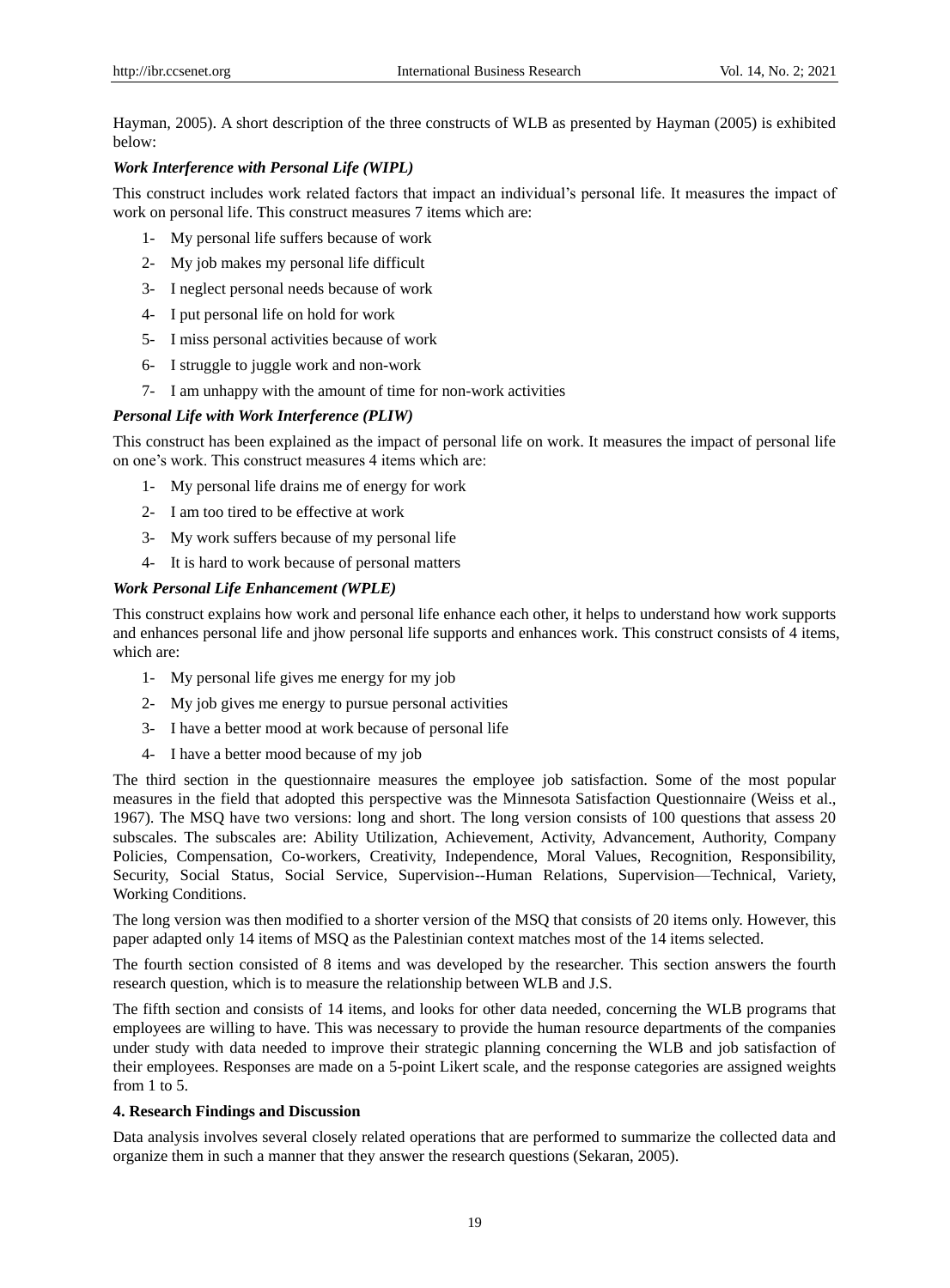## *4.1 Validity and Reliability Analysis*

Content validity was measured based on reviewing and approving of the questionnaire content by three experts in the field of HRM; working as researchers and educators at Birzeit University in Palestine.

Cronbach's alpha was used as a measure of scale reliability, in other words, to measure internal consistency between each related set of items. Its values for all sections of the questionnaire are ranged between 0.77 and 0.90 per section, which are suitable for excellent reliability values. The main two sets of items (WLB & JS) covered by the analysis are consistent with it and stand within the same range, as shown in table 1: 0.77, 0.78, 0.81, and 0.90. Moreover, the overall value of this factor (the instrument as a whole) was 0.87, indicating a high degree of stability for the instrument used in this research.

The correlation for all items of the questionnaire is strong enough and significant with the tool. The only exception is for the 6<sup>th</sup> statement in the WLB part in the instrument, which is "I struggle to juggle work and non-work" this indicates the strength of the internal consistency between the parts of the tool (the questionnaire) in measuring the balance between work and life responsibilities with job satisfaction.

| <b>Variable</b>                             | Cronbach alpha |
|---------------------------------------------|----------------|
| Work-Life Balance (WLB)                     | 0.81           |
| Work interference with personal life (WIPL) | 0.78           |
| Personal Life interference with (PLIW)      | 0.77           |
| Work Personal Life Enrichment               | 0.81           |
| <i>Job Satisfaction (J.S.)</i>              | 0.90           |

# Table 3. Validity and reliability analysis

#### *4.2 Descriptive Statistics: Demographic data*

The total number of the participants was 502, of which about 81% were males, and 19% were females. 25% of the participants are age between 18-24 years, 51% age between 25-34 years, while 17% age between 35-44 years. The age group between 45-54 years old composed 6%, whereas a marginal percentage (less than 1%) was 55 years and above.

In terms of the educational level, 72% of the total number of participants carry undergraduate certificates, 7% hold a master's degree, while 21% hold a secondary school certificate.

About work experience, a third of the participants (32%) are well experienced with eight years and more, while those who have less than two years of work experience compose 47% and 21% with 3-7 years. Further, 28% of participants work in supervisory positions, 62% as professional jobholders, and 10% work in support services positions. Moreover, 47% of the surveyed persons are married, 52% are single, while 1% in other marital status positions. In terms of their employment type, 94% of them have full-time job contracts while the rest are part-time employees.

Concerning the salary range, almost half of the participants (47%) earn 3,000ILS (about 850US\$), 36% earn between 3001-6000ILS (851-1700US\$), 10% earn 6001-9000ILS (1701-2250 US\$), and the remaining earn more than 9000ILS (2250 US\$).

The family structure for the sampled employees ranged between 2-7 persons per family; almost half of the participants family structure (47%) range between 2-4 persons and 44% range between 5-7 persons, while 5% of the families are with eight persons and more and only 3% are single-person families.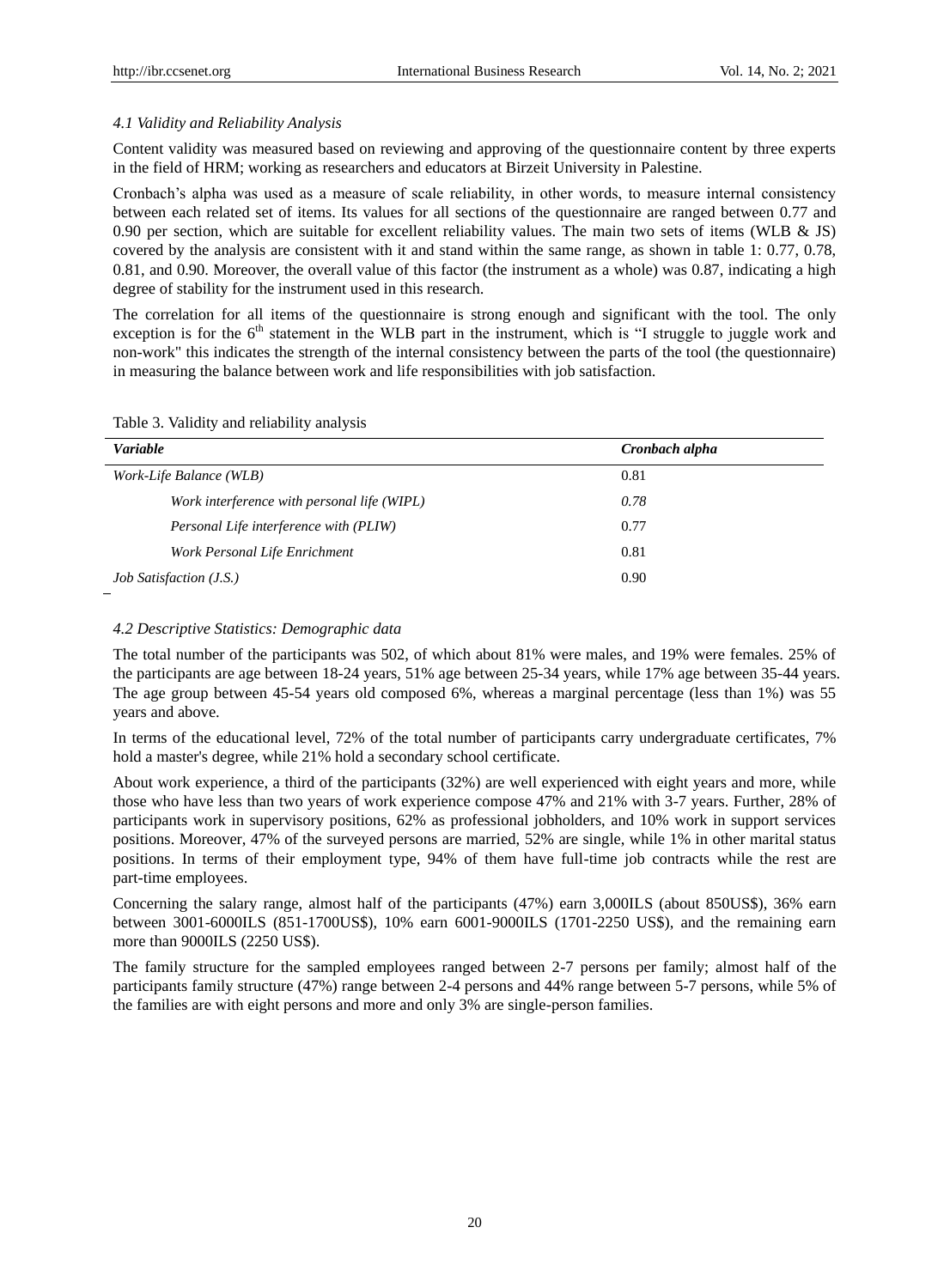| Demographic Variable                     | <b>Categories</b>       | <b>Frequencies</b> | Percentage |
|------------------------------------------|-------------------------|--------------------|------------|
| Gender                                   | Males                   | 408                | 81.3%      |
|                                          | Females                 | 94                 | 18.7%      |
|                                          |                         |                    |            |
| Age                                      | $18-24$ years           | 126                | 25.1%      |
|                                          | $25-34$ years           | 258                | 51.4%      |
|                                          | 35-44 years             | 86                 | 17.1%      |
|                                          | $45-55$ years           | 28                 | 5.6%       |
|                                          | 55 years and            | $\overline{4}$     | 0.8%       |
| Education                                | High School Diploma     | 104                | 20.9%      |
|                                          | Diploma                 | 43                 | 8.6%       |
|                                          | <b>Bachelor</b>         | 314                | 63.1%      |
|                                          | Master and above        | 37                 | 7.4%       |
|                                          |                         |                    |            |
| Experience                               | Less than one year      | 92                 | 18.3%      |
|                                          | 1-2 years               | 145                | 28.9%      |
|                                          | 3-7 years               | 103                | 20.5%      |
|                                          | 8-10                    | 78                 | 15.5%      |
|                                          | 11 years and above      | 84                 | 16.7%      |
|                                          |                         |                    |            |
| Job Title                                | Manager                 | 50                 | $10.0\%$   |
|                                          | Supervisor              | 89                 | 17.8%      |
|                                          | <i>Officer</i>          | 309                | 61.7%      |
|                                          | Worker                  | 53                 | 10.6%      |
| Marital status                           | Not married             | 234                | 46.9%      |
|                                          | Married                 | 259                | 51.9%      |
|                                          | <i>Other</i>            | 6                  | 1.2%       |
|                                          |                         |                    |            |
| Current position                         | Full job                | 469                | 94.2%      |
|                                          | Part-time job           | 26                 | 5.2%       |
|                                          | <i>Other</i>            | $\mathfrak{Z}$     | 0.6%       |
| Number<br>of<br>persons<br>per<br>family | One person              | 15                 | 3.0%       |
|                                          | 2-4 persons             | 237                | 47.4%      |
|                                          | 5-7 persons             | 222                | 44.4%      |
|                                          | Eight persons and above | 26                 | 5.2%       |
|                                          |                         |                    |            |
| Monthly income                           | Less than 3000 NIS      | 236                | 47.2%      |
|                                          | 3001-6000 NIS           | 178                | 35.6%      |
|                                          | 6001-9000 NIS           | 48                 | 9.6%       |
|                                          | 9001-12000 NIS          | 18                 | 3.6%       |
|                                          | 12001-20000 NIS         | 15                 | 3.0%       |
|                                          | 20001 and more          | 1                  | 1.0%       |

#### Table 4. Demographic Data: Participant's Profile

## *4.3 Main Results*

The means of the items that compose the work-life balance scored differ from the values that reflect differences in its contribution to have the balance of the work-life; the highest mean was about 80 for two items ("My work suffers because of personal matters" and "It is hard to work because of personal matters") with a relative standard deviation of 19-20. On the other hand, the lowest was represented in three statements ("I put personal life on hold for work" and "I miss personal activities because of work" and "My job gives me the energy to pursue personal activities‖) which scored 48 with a higher standard deviation of about 29-30 for each of the three items. Whereas concerning the Job Satisfaction, the highest score of the item means was almost 79, followed by 72 ("Being able to do things that do not go against my conscience" and "The chance to be "somebody" in the community") at a standard deviation of about 26.5 each. On the lowest score, it was 42 and 40 accordingly ("The chances for advancement on this job" and "My pay and the amount of work I do") with a standard deviation of about 31. This gives a clear idea of how these items contributed to achieving job satisfaction. Table 4 goes about here.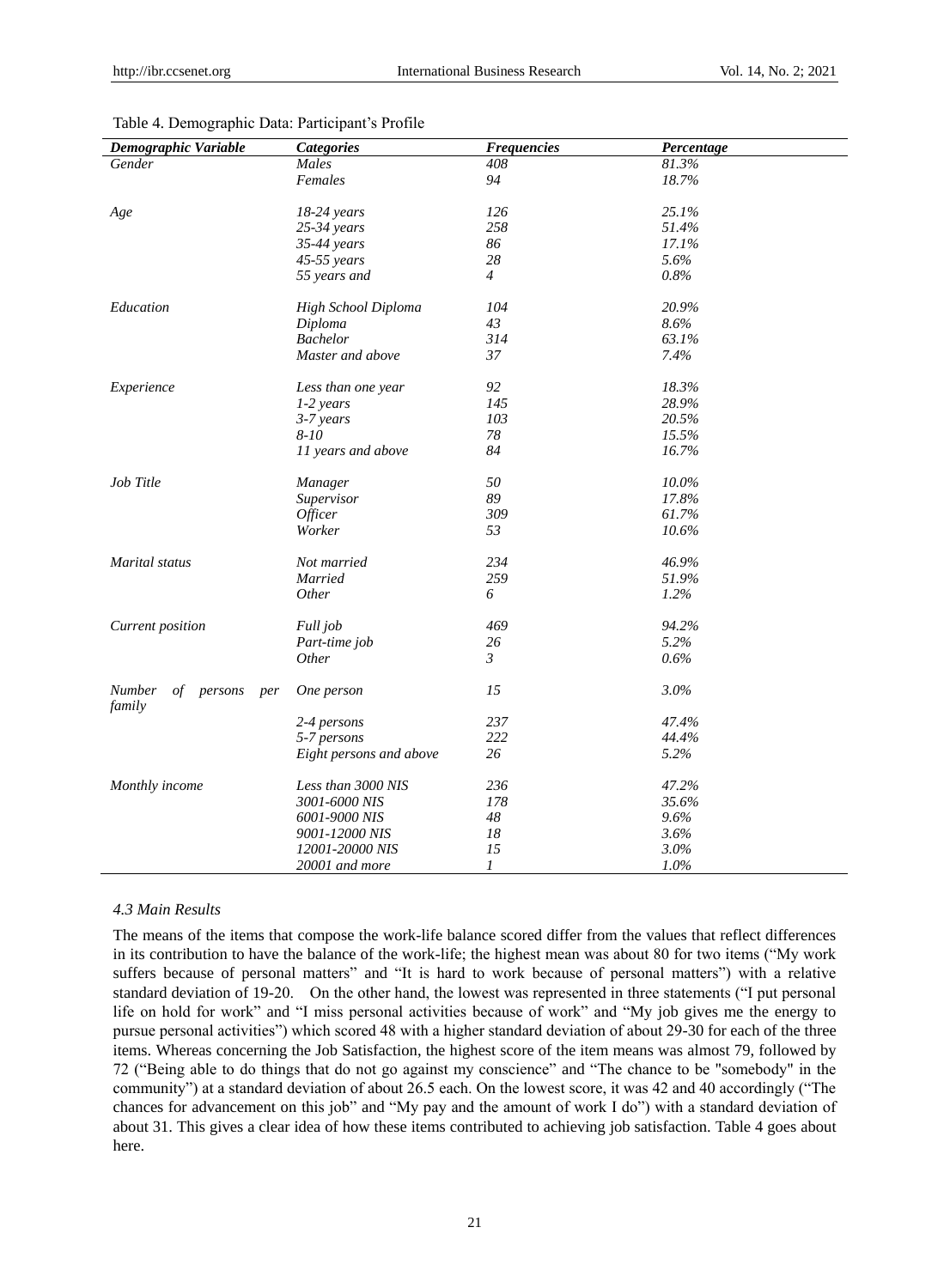| Variable              |                  |                |                |             | Std.             |
|-----------------------|------------------|----------------|----------------|-------------|------------------|
|                       | $\boldsymbol{N}$ | <b>Minimum</b> | <b>Maximum</b> | <b>Mean</b> | <b>Deviation</b> |
| $QII_l$               | 498              | $\theta$       | 100            | 55.07       | 31.209           |
| $QII_2$               | 499              | $\theta$       | 100            | 55.26       | 30.493           |
| $QII_3$               | 502              | 0              | 100            | 49.80       | 30.628           |
| $QII_4$               | 502              | $\theta$       | 100            | 48.11       | 29.827           |
| $QII_5$               | 495              | 0              | 100            | 47.53       | 29.932           |
| $OII_6$               | 495              | 0              | 100            | 67.37       | 29.609           |
| $OII_7$               | 497              | 0              | 100            | 50.65       | 29.286           |
| $QII_8$               | 497              | 0              | 100            | 70.12       | 26.989           |
| $QII_9$               | 498              | $\theta$       | 100            | 72.34       | 25.309           |
| $QII_1$ 10            | 499              | 0              | 100            | 80.26       | 19.498           |
| $QII$ <sub>11</sub>   | 499              | $\theta$       | 100            | 79.86       | 20.661           |
| $QII_12$              | 497              | 0              | 100            | 62.83       | 27.270           |
| $OII_13$              | 496              | 0              | 100            | 48.64       | 29.292           |
| $QII_14$              | 499              | 0              | 100            | 58.57       | 27.404           |
| $QII$ <sub>-15</sub>  | 497              | 0              | 100            | 54.98       | 29.386           |
|                       |                  |                |                |             |                  |
| OIII 1                | 499              | $\theta$       | 100            | 64.13       | 26.240           |
| $QIII_2$              | 499              | 0              | 100            | 71.84       | 26.488           |
| $QIII_3$              | 494              | 0              | 100            | 70.24       | 27.902           |
| $QIII_4$              | 496              | 0              | 100            | 78.83       | 26.552           |
| $QIII_5$              | 493              | 0              | 100            | 67.55       | 25.780           |
| $QIII_6$              | 492              | $\theta$       | 100            | 63.31       | 29.517           |
| $OIII_7$              | 497              | 0              | 100            | 40.14       | 31.244           |
| $QIII_8$              | 497              | $\theta$       | 100            | 42.20       | 31.444           |
| $QIII_9$              | 496              | 0              | 100            | 58.67       | 28.390           |
| <i><b>OIII</b></i> 10 | 496              | 0              | 100            | 63.71       | 27.174           |
| $QIII_11$             | 498              | 0              | 100            | 61.35       | 29.144           |
| $QIII_12$             | 500              | 0              | 100            | 67.90       | 27.994           |
| $QIII_13$             | 500              | 0              | 100            | 57.85       | 30.273           |
| $QIII_14$             | 499              | 0              | 100            | 62.93       | 28.794           |

## *4.5 The Impact of Work Life Balance on Job Satisfaction*

Multiple regression model was applied to find out the association between the three components of work-life balance (as independent variables); which are work interference with personal life (WIPL), personal life interference with work (PLIW), and work personal life enrichment (WPLE) with job satisfaction (as dependent variable).

The results of the standard multiple regression indicated that the overall model was a statistically significant predictor of Job satisfaction,  $F(3,496) = 66.158$ ,  $p = .000$ .

Around 31% of the variances in the data (Job satisfaction) can be explained by the three predictor variables of work-life balance (WLB); which are work interference with personal life (WIPL), personal life interference with (PLIW), and work personal life enrichment (WPLE).

The three predictor variables of work-life balance (WLB), work interference with personal life (WIPL), personal life interference with work (PLIW), and work personal life enrichment (WPLE) significantly contributed to the model (P-value = .000, .033, .000 respectively).

Personal life interference with work (PLIW) ( $B1 = 0.371$ ): as employees' attitude towards work interference with personal life gets more positive (less interference), their attitude towards Job satisfaction increases by 0.371 units.

Work interference with personal life (WIPL)  $(B2 = 0.099)$ : as employees' attitude towards personal life interference with work gets more positive (less interference), their attitude towards Job satisfaction increases by 0.099 units.

Work personal life enrichment (B3 = 0.193): as employees' attitudes towards work personal life enrichment get more positive, their attitude towards Job satisfaction increases by 0.193 units.

Based on these results, it is significant that both main variables strongly correlated as it is 0.0 at level ( $(0.05 \le \alpha$ , which means less than 0.5, so the hypothesis rejected (main research questions).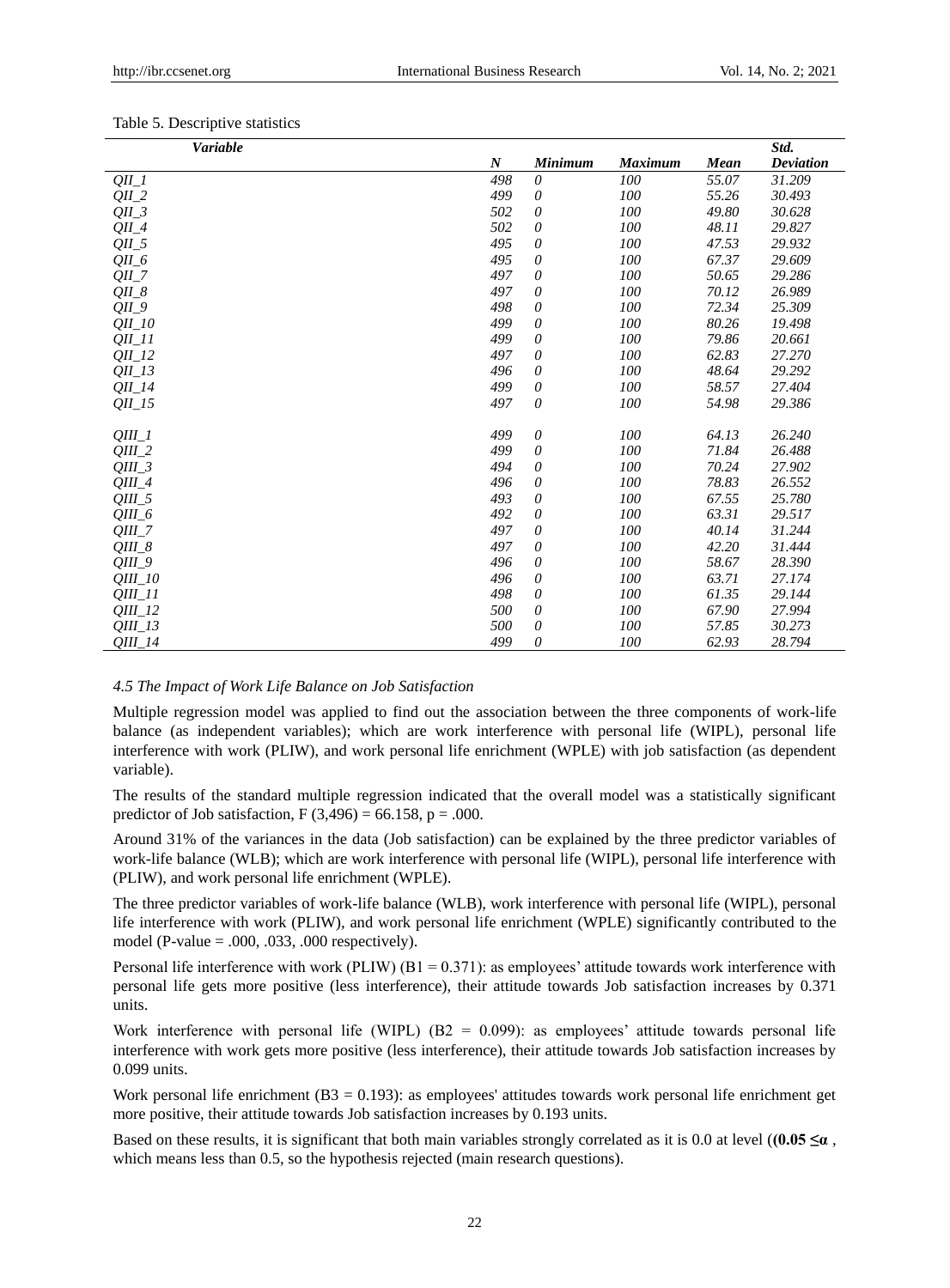|                   | <b>Unstandardized</b><br>Coefficients |                  |              |         |                        |
|-------------------|---------------------------------------|------------------|--------------|---------|------------------------|
| Model I           |                                       | <b>St.</b> Error | T-statistics | P-value | <b>Null Hypothesis</b> |
| Constant          | 24.680                                | 3.626            | 6.806        | 0.000   | Reject                 |
| Group <i>OIIA</i> | 0.371                                 | 0.041            | 9.029        | 0.000   | Reject                 |
| Group_QIIB        | 0.099                                 | 0.046            | 2.144        | 0.033   | Reject                 |
| Group_QIIC        | 0.193                                 | 0.035            | 5.530        | 0.000   | Reject                 |
| R Square          | 0.307                                 | F-Statistic      | 66.158       | Sig     | .000 <sup>b</sup>      |

#### Table 6. Multiple regression model (Dependent: Job Satisfaction)

#### *4.6 Struggling in Reconciling Work with Life Commitments*

Wilcoxon signed ranks test had been done to check whether the employees are struggling to juggle work and other life responsibilities and commitments, which indicated that their attitudes were significantly toward approving and strongly approving this struggle (the median  $>$  50),  $z = 78,858.5$ , P\_value = .000. Thus, it can be concluded that the employees are struggling with reconciling work and life commitments.

#### Table 7. Wilcoxon Test

|                                                        |        | N(%                            | A one-sample Wilcoxon signed ranks<br>test. |         |
|--------------------------------------------------------|--------|--------------------------------|---------------------------------------------|---------|
|                                                        | Median | (agree $\&$ strongly<br>agree) | z statistic                                 | P value |
| Struggling in reconciling work and life<br>commitments |        | 339 (67.4)                     | 78,858.5                                    | .000    |

## *4.7 WLB Programs that could Improve Status of Work-Life Balance*

As one of the research's objectives is to develop some recommendations in terms of the most desirable work-life balance programs by the selected sample at the companies under study, further data was analyzed, and it revealed four main types of programs as indicated by the employees from their point of view. The first one is related to health insurance and complementary health program, including fitness and health guidance and entertainment that aims to reduce the workload; this cluster scored about 91%. The second important program is related to children's care, such as medical care programs, and this cluster scored about 80%. The third one is the flexibility in working hours with a score of about 75%. In comparison, the fourth level refers to providing affordable meals for the employees, reflected by 75% of the employees. Table 7 exhibits all proposed work-life balance programs with related percentages ranked from most to least important as been filled by the sample under study.

| <b>Work-Life Balance Programs Importance to Sampled Employees</b>                                           |       |  |
|-------------------------------------------------------------------------------------------------------------|-------|--|
| Health insurance for dependent parents                                                                      | 90.7% |  |
| Comprehensive wellness programs (gym membership, nutrition seminars, recreational trips to relieve work     | 90.9% |  |
| stress, Etc.)                                                                                               |       |  |
| Sick childcare program (counting absence from work for sick childcare as part of the employee's sick leave) | 80.3% |  |
| Variable starting/ending hours                                                                              | 75.5% |  |
| Paternity leave (no less that one week)                                                                     | 75.0% |  |
| Providing take away healthy meals at affordable prices                                                      | 74.6% |  |
| Reduced workweek schedule                                                                                   | 67.6% |  |
| Compressed work schedule                                                                                    | 57.9% |  |
| Extended maternity leave (with position guarantee)                                                          | 56.9% |  |
| Home/mobile Working                                                                                         | 50.5% |  |
| Support for Family Counseling services                                                                      | 45.1% |  |
| <b>Job Sharing</b>                                                                                          | 40.8% |  |
| Onsite childcare center                                                                                     | 38.0% |  |

#### **5. Study Limitations**

 $\overline{a}$ 

One major limitation was that some of the respondents did not have access to emails. Those respondents were mostly from the worker's level, thus were given hard copies to fill. Another limitation was the language as the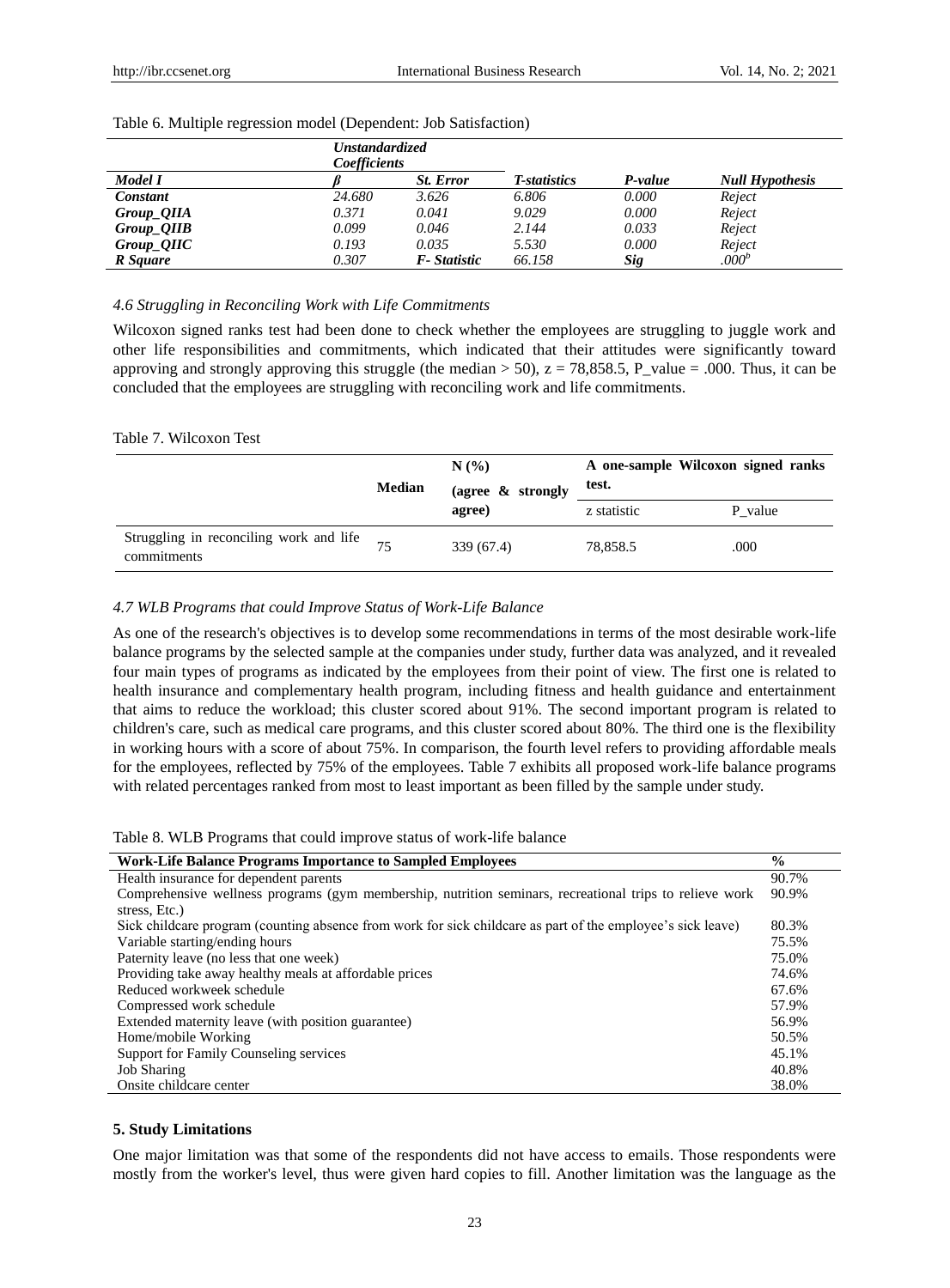questionnaire was translated from English into Arabic as most respondents feel more at ease when reading Arabic.

## **6. Conclusion**

It is evident from the study results that the average effect of work matters on personal life and the effect of life on work matters is strongly confirmed, which indicates clarity on the impact of work matters during the course of life. Moreover, there is a clear view on the impact of employee life matters on their jobs, which confirms the fact that the employees cannot completely separate work from their personal life, and that both personal matters and work are normally overlapped. The revealed relationship between work-life balance and job satisfaction indicates the research's consistency that was designed based on previous experiences, as indicated in the literature review.

Lastly and after an intensive literature review concerning the many definitions of the term work-life balance across the last 30 years, the researcher would come up with own contribution to the term WLB, and state it as ‗reaching a state of equilibrium where each worker personally decides on the extended boundaries of interference crossing between life demands and work responsibilities.

#### **7. Recommendations**

This study shall aid the companies involved with managerial tools that would assist their Human Resource Departments (HRD) to enhance its employees' mental life and working conditions in order achieve higher employees' performance levels. Referring to the research findings, the following recommendations made by the research writer:

- It takes in different adaptations by organizations to assist employees to have better life conditions and thus become more productive at the workplace; with matching and appropriate WLB policies and programs in place, the companies under study shall expect higher employee satisfaction.
- Management's support at the different companies to the concept of WLB is crucial to achieve higher level of JS. It is even more apparent for top managements and precisely executive people and leaders to set the standards for WLB practices and apply them across the different managerial levels at their companies.
- Considering a breakdown of the overall JS results across the different 7 companies under study shall give each and every company the chance to dig deeper into the results and focus on designing matching WLB practices that would enhance the quality of their lives and the time split between work and family commitments, thus ending into satisfying their needs and achieving higher JS rates.
- Sponsoring health insurance programs for dependent parents along with offering wellness programs are obvious good opportunities to help employees strike a new standard in balancing work and life matters.
- Companies' managements need to commit to the concept of WLB and start adapting its most common practices by having them announced in their HR handbooks and implementing these practices among their employees.
- Train the HR departments on the different newly adapted WLB applications and practices. In addition, setting up coaching sessions shall assist and support better communications and understanding of their employees needs and challenges.

## **8. Future Research**

Further work is recommended to extend this research by doing additional in-depth analysis to uncover more details of these interrelationships up to the formulation of a unique model that leads to creating a state of job satisfaction based on the balance between personal life and work responsibilities, as well the possibility of adapting it in different circles in the field of business, especially on other important Palestinian sectors like the public sector. Moreover, another research might be interesting is to study the current research aspects from a deeper gender perspective.

## **References**

- Allen, T. D., Herst, D. E., Bruck, C. S., & Sutton, M. (2000). Consequences associated with work-to-family conflict: a review and agenda for future research. *Journal of occupational health psychology*, *5*(2), 278. [https://doi.org/10.1037/1076-](https://doi.org/10.1037/1076-%208998.5.2.278) 8998.5.2.278
- Anderson, S. E., Coffey, B. S., & Byerly, R. T. (2002). Formal organizational initiatives and informal workplace practices: Links to work-family conflict and job-related outcomes. *Journal of management*, *28*(6), 787-810.
- Baral, R. (2010). *Work-family enrichment: Benefits of combining work and family.*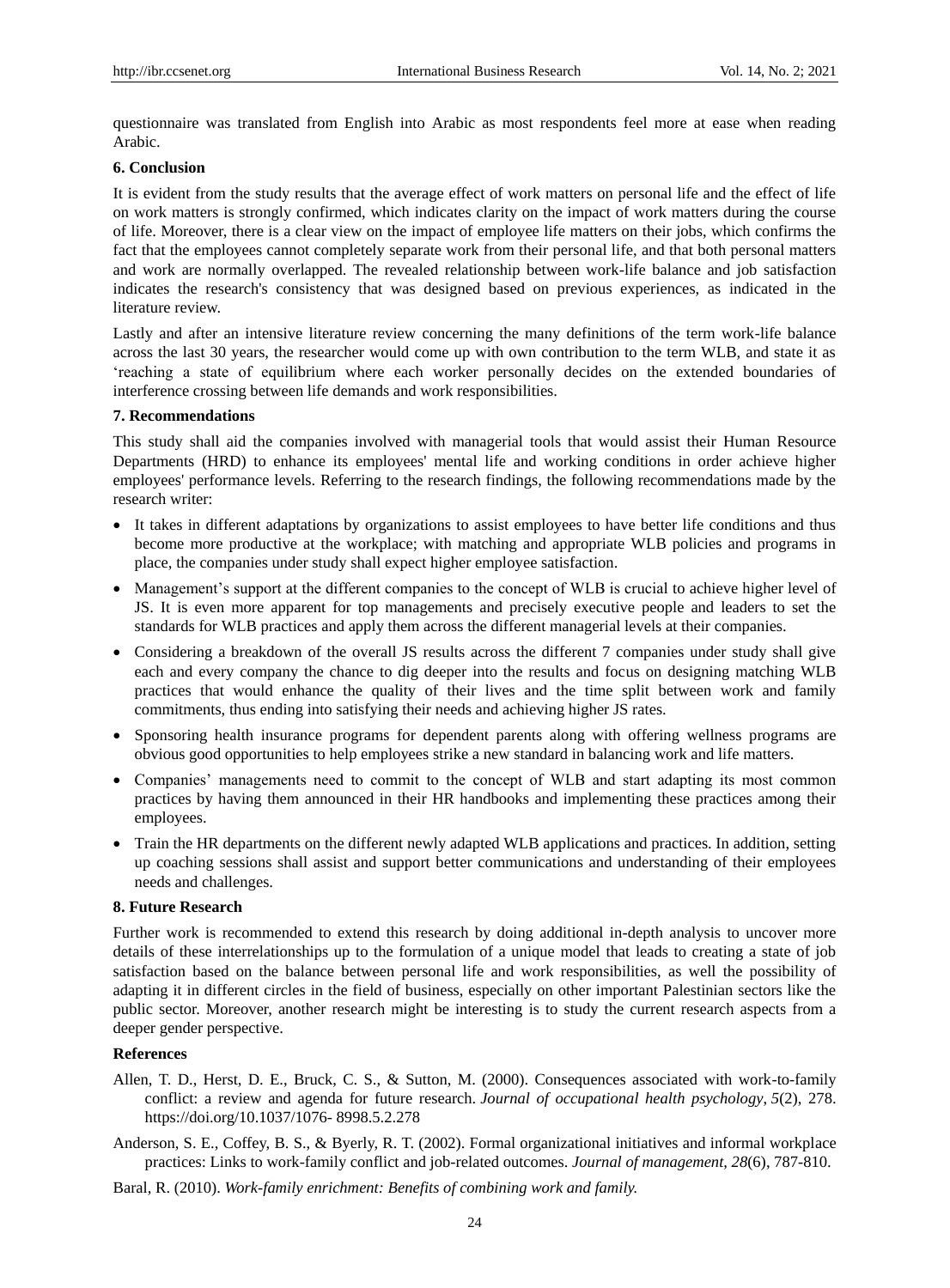- Beauregard, T. A., & Henry, L. C. (2009). Making the link between work-life balance practices and organizational performance. *Human resource management review*, *19*(1), 9-22. <https://doi.org/10.1016/j.hrmr.2008.09.001>
- Behson, S. J. (2002). Coping with family-to-work conflict: The role of informal work accommodations to family. *Journal of occupational health psychology*, *7*(4), 324. [https://doi.org/10.1037/1076-8998.7.4.324](https://psycnet.apa.org/doi/10.1037/1076-8998.7.4.324)
- Berg, P., Kalleberg, A. L., & Appelbaum, E. (2003). Balancing work and family: The role of high-commitment environments. *Industrial Relations: A Journal of Economy and Society*, *42*(2), 168-188. <https://doi.org/10.1111/1468-232X.00286>
- Berry, E. (2010). Achieving work-life balance: More than just a juggling act. *American Medical News*.
- Bond, J. T., Galinsky, E., Kim, S. S., & Brownfield, E. (2005). National study of employers. *New York: Families and Work Institute*, *6.*
- Bosworth, D., & Hogarth, T. (2009). *Future horizons for work–life balance.* Institute for Employment Research, University of Warwick.
- Brough, P., Timms, C., O'Driscoll, M. P., Kalliath, T., Siu, O. L., Sit, C., & Lo, D. (2014). Work–life balance: A longitudinal evaluation of a new measure across Australia and New Zealand workers. *The International Journal of Human Resource Management*, *25*(19), 2724-2744. https://doi.org/10.1080/09585192.2014.899262
- Carlson, D. S., Grzywacz, J. G., & Zivnuska, S. (2009). Is work—family balance more than conflict and enrichment? *Human relations*, *62*(10), 1459-1486. https://doi.org/10.1177/0018726709336500
- Chandra, V. (2012). Work–life balance: eastern and western perspectives. *The International Journal of Human Resource Management*, *23*(5), 1040-1056. <https://doi.org/10.1080/09585192.2012.651339>
- Chernyak-Hai, L., & Tziner, A. (2016). The "I believe" and the "I invest" of Work-Family Balance: The indirect influences of personal values and work engagement via perceived organizational climate and workplace burnout. *Revista de Psicología del Trabajo y de las Organizaciones*, *32*(1), 1-10. [https://doi.org/10.1016/j.rpto.2015.11.004](https://psycnet.apa.org/doi/10.1016/j.rpto.2015.11.004)
- Cuthbertson, K., & Nitzsche, D. (2005). *Quantitative financial economics: stocks, bonds and foreign exchange*. John Wiley & Sons.
- Daft, T. S., & Marcic, D. W. (2001). Job satisfaction and the good soldier: The relationship between affect and employee "citizenship". *Academy of management Journal*, 26(4), 587-595. https://doi.org/10.2307/255908
- Darcy, C., McCarthy, A., Hill, J., & Grady, G. (2012). Work–life balance: One size fits all? An exploratory analysis of the differential effects of career stage. *European Management Journal*, *30*(2), 111-120. https://doi.org/10.1016/j.emj.2011.11.001
- Dockel, A. 2003. *The Effect of Retention Factors on Organizational Commitment: An Investigation of High Technology Employees*. Master of Human Resource Thesis. University of Pretoria.
- Edwards, J. R., & Rothbard, N. P. (2000). Mechanisms linking work and family: Clarifying the relationship between work and family constructs. *Academy of management review*, *25*(1), 178-199. https://doi.org/10.5465/amr.2000.2791609
- Eisenberger, R., Huntington, R., Hutchison, S., & Sowa, D. (1986). Perceived organizational support. *Journal of Applied psychology*, *71*(3), 500-507[. https://doi.org/10.1037/0021-9010.71.3.500](https://doi.org/10.1037/0021-9010.71.3.500)
- Estes, S. B., & Michael, J. (2005). *Work-family policies and gender inequality at work: A Sloan Work and Family Encyclopedia entry.*
- Families, W. (2009). *New ways to work and the Working Mother's association in the United Kingdom.*
- Felstead, A., Jewson, N., Phizacklea, A., & Walters, S. (2002). Opportunities to work at home in the context of work‐life balance. *Human resource management journal*, *12*(1), 54-76. https://doi.org/10.1111/j.1748-8583.2002.tb00057.x
- Fisher-McAuley, G., Stanton, J., Jolton, J., & Gavin, J. (2003, April). Modelling the relationship between work life balance and organisational outcomes. In *Annual Conference of the Society for Industrial-Organisational Psychology. Orlando* (pp. 1-26). https://doi.org/10.1037/e518712013-236
- Fransman, E. I. (2014). *Determining the impact of flexible work hours on women employed in a higher education institution* (Doctoral dissertation).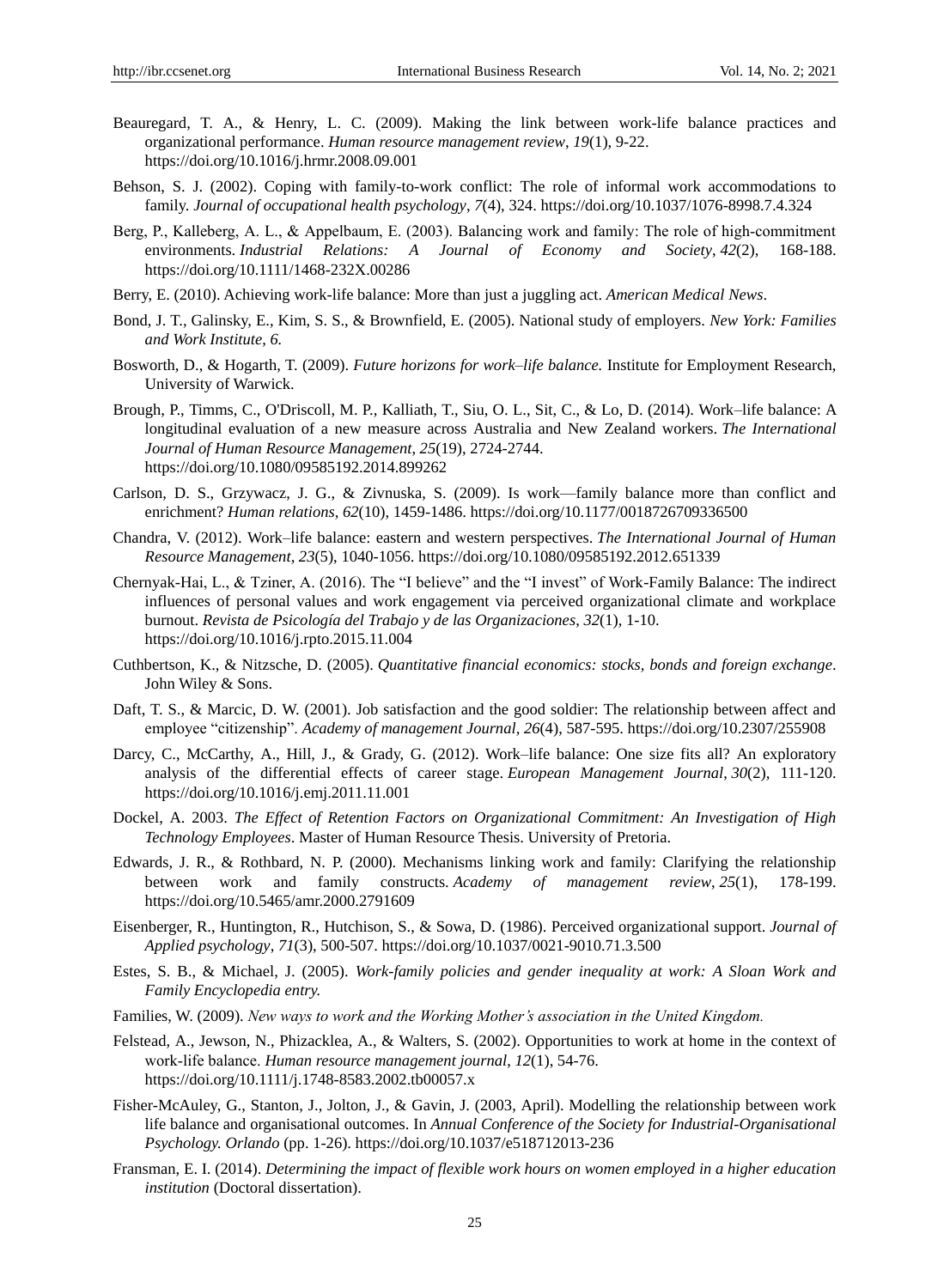- Frone, M. R. (2000). Work–family conflict and employee psychiatric disorders: The national comorbidity survey. *Journal of Applied psychology*, *85*(6), 888. [https://doi.org/10.1037/0021-9010.85.6.888](https://psycnet.apa.org/doi/10.1037/0021-9010.85.6.888)
- Frone, M. R., Russell, M., & Cooper, M. L. (1992). Antecedents and outcomes of work-family conflict: testing a model of the work-family interface. *Journal of applied psychology*, *77*(1), 65. [https://doi.org/10.1037/0021-9010.77.1.65](https://doi.apa.org/doi/10.1037/0021-9010.77.1.65)
- Furnham, A. (1997). *The Psychology of Behavior at Work.* Hove: Psychology Press.
- Glynn, C., Steinberg, I., & McCartney, C. (2002). *Work-life balance: The role of the manager* (pp. 1-96). Horsham: Roffey Park Institute.
- Greenhaus, J. H. (2002). Work–family conflict*. Journal of The Academy of Management Review*, *45,* 1-9.
- Greenhaus, J. H., & Powell, G. N. (2006). When work and family are allies: A theory of work-family enrichment. *Academy of management review*, *31*(1), 72-92. <https://doi.org/10.5465/amr.2006.19379625>
- Grover, S. L., & Crooker, K. J. (1995). Who appreciates family-responsive human resource policies: The impact of family‐friendly policies on the organizational attachment of parents and non‐parents. *Personnel psychology*, *48*(2), 271-288. <https://doi.org/10.1111/j.1744-6570.1995.tb01757.x>
- Grzywacz, J. G. (2000). Work-family spillover and health during midlife: is managing conflict everything? *American Journal of Health Promotion*, *14*(4), 236-243. https://doi.org/10.4278/0890-1171-14.4.236
- Grzywacz, J. G., & Carlson, D. S. (2007). Conceptualizing work—family balance: Implications for practice and research. *Advances in developing human resources*, *9*(4), 455-471. [https://doi.org/10.1177/1523422307305487](https://doi.org/10.1177%2F1523422307305487)
- Haar, J. M. (2013). Testing a new measure of work–life balance: A study of parent and non-parent employees from New Zealand. *The International Journal of Human Resource Management*, *24*(17), 3305-3324. <https://doi.org/10.1080/09585192.2013.775175>
- Haar, J. M., Russo, M., Suñe, A., & Ollier-Malaterre, A. (2014). Outcomes of work–life balance on job satisfaction, life satisfaction and mental health: A study across seven cultures. *Journal of Vocational Behavior*, *85*(3), 361-373. <https://doi.org/10.1016/j.jvb.2014.08.010>
- Hackman, L. W., & Oldhman, P. V. 2001. Organizational commitment, job satisfaction, and turnover among psychiatric technicians, *Journal of applied psychology*, *59*(5), 603. https://doi.org/10.1037/h0037335
- Hämmig, O., & Bauer, G. (2009). Work-life imbalance and mental health among male and female employees in Switzerland. *International journal of public health*, *54*(2), 88-95. <https://doi.org/10.1007/s00038-009-8031-7>
- Hayman, J. (2005). Psychometric assessment of an instrument designed to measure work life balance. *Research and practice in human resource management*, *13*(1), 85-91.
- Hill, E. J., Hawkins, A. J., Ferris, M., & Weitzman, M. (2001). Finding an extra day, a week: The positive influence of perceived job flexibility on work and family life balance. *Family Relations*, *50*(1), 49-65. https://doi.org/10.1111/j.1741-3729.2001.00049.x
- Holliday, M., & Manfredi, S. (2004). Work-life balance: an audit of staff experience at Oxford Brookes University. *The centre of diversity policy research: Oxford Brookes University*.
- Hughes, D. L., & Galinsky, E. (1994). Gender, job and family conditions, and psychological symptoms*. Psychology of Women Quarterly, 18*(2), 251-270.<https://doi.org/10.1111/j.14716402.1994.tb00454.x>
- Hughes, J., & Bozionelos, N. (2007). Work‐life balance as source of job dissatisfaction and withdrawal attitudes. *Personnel Review*, *36*(1), 145-154. <https://doi.org/10.1108/00483480710716768>
- Jain, S., & K. Nair, S. (2013). Research on work-family balance: A review. *Business Perspectives and Research*, *2*(1), 43-58. https://doi.org/10.1177/2278533720130104
- Kim, H., Lee, J. K., & Sung, S. (2013). The effects of family-friendly practices and gender discrimination on job attitudes: The moderating role of supervisor support. *The International Journal of Human Resource Management*, *24*(20), 3921-3938. <https://doi.org/10.1080/09585192.2013.789442>
- Kinnie, N., Hutchinson, S., Purcell, J., Rayton, B., & Swart, J. (2005). Satisfaction with HR practices and commitment to the organisation: why one size does not fit all. *Human Resource Management Journal*, *15*(4), 9-29. <https://doi.org/10.1111/j.1748-8583.2005.tb00293.x>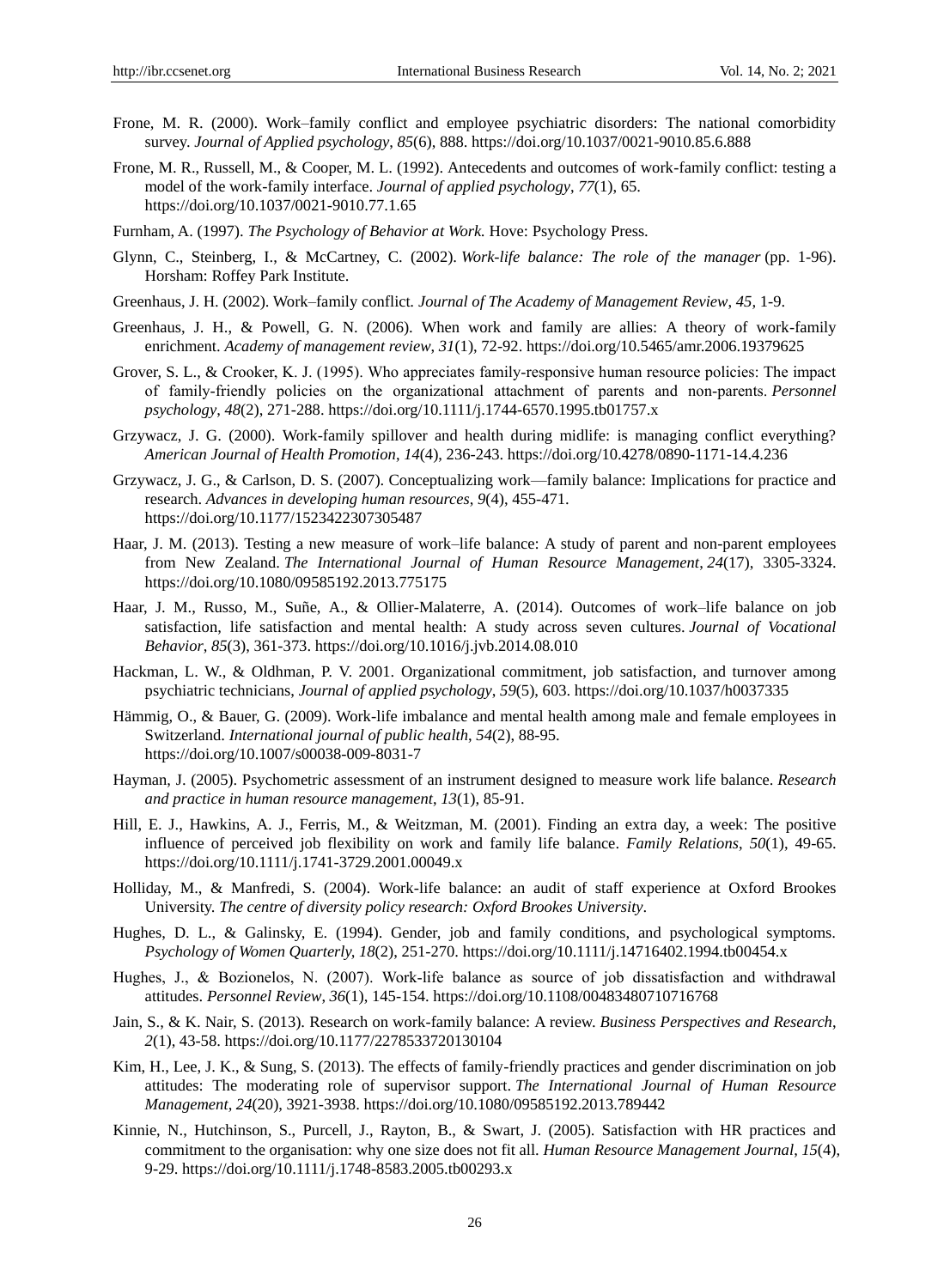- Kinnunen, U., & Mauno, S. (1998). Antecedents and outcomes of work-family conflict among employed women and men in Finland. *Human Relations*, *51*(2), 157-177. [https://doi.org/10.1023/A:1016962202639](https://psycnet.apa.org/doi/10.1023/A:1016962202639)
- Kornhauser, S. E. (2005). Job satisfaction and organizational commitment as predictors of organizational citizenship and in-role behaviors*, Journal of management*, *17*(3), 601-617. https://doi.org/10.1177/014920639101700305
- Kossek, E. E., & Lobel, A. (1996). *Managing diversity.* Blackwell Publishers
- Kossek, E. E., & Ozeki, C. (1998). Work–family conflict, policies, and the job–life satisfaction relationship: A review and directions for organizational behavior–human resources research. *Journal of Applied Psychology, 83*(2), 139-149. [https://doi.org/10.1037/0021-9010.83.2.139](https://doi.apa.org/doi/10.1037/0021-9010.83.2.139)
- Kuzulu, E., Kurtuldu, S., & Özzkan, G. V. (2013). Is Yas am Dengesi ile Yas am Doyumu Ilis kisi U "zerine Bir Aras¸tırma. [A research on the relationship between work–life balance and life satisfaction]. *The Sakarya Journal of Economics, 2*(1), 88-127.
- Lewis, S. (2000). Restructuring workplace cultures: the ultimate work-family challenge? *Women in Management Review*, *16*(1), 21-29. https://doi.org/10.1108/09649420110380256
- Lockwood, N. R. (2003). Work/Life Balance: Challenges and Solutions, Society for Human Resource Management. *Research Quarterly, 2*, 1-10.
- Maxwell, G. A., & McDougall, M. (2004). Work–life balance: Exploring the connections between levels of influence in the UK public sector. *Public Management Review*, *6*(3), 377-393. https://doi.org/10.1080/1471903042000256547
- McNall, L. A., Masuda, A. D., & Nicklin, J. M. (2009). Flexible work arrangements, job satisfaction, and turnover intentions: The mediating role of work-to-family enrichment. *The Journal of psychology*, *144*(1), 61-81. https://doi.org/10.1080/00223980903356073
- Mugenda, O. M., & Mugenda, A. G. (1999). *Research Methods: Quantitative and Qualitative Approaches*. Acts Press.
- Munn, S. L. (2013). Unveiling the work–life system: the influence of work–life balance on meaningful work. *Advances in Developing Human Resources*, *15*(4), 401-417. <https://doi.org/10.1177/1523422313498567>
- Myers, C. S. (1924). *Industrial Psychology in Great Britain. London: Cape.* [AQ10.28] New Consultant Headquarters 2011. 7 tips to create work–life balance when you work from home.
- Nadeem, M. S., & Abbas, Q. (2009). The impact of work life conflict on job satisfactions of employees in Pakistan. *International Journal of Business and Management*, *4*(5), 63-83. https://doi.org/10.5539/ijbm.v4n5p63
- Omran, S., & Kamel. A. (2016). Work-family balance dilemma among employed parents (An empirical study). *International Journal of Business and Economic Development (IJBED)*, *4*(1), 31-46.
- Paoli, P., & Merllié, D. (2000). *European Foundation for the Improvement of Living and Working Conditions—Third European survey on working conditions.*
- Parakati, V. (2010). *The history of work–life balance: it's not as new as you might think. Examiner. com.*
- Pattusamy, M., & Jacob, J. (2016). Testing the mediation of work–family balance in the relationship between work–family conflict and job and family satisfaction. *South African Journal of Psychology*, *46*(2), 218-231. https://doi.org/10.1177/0081246315608527
- Pattusamy, M., & Jacob, J. (2017). A test of Greenhaus and Allen (2011) model on work-family balance. *Current Psychology, 36*(2), 193-202. https://doi.org/10.1007/s12144-015-9400-4
- Peeters, M. C., Montgomery, A. J., Bakker, A. B., & Schaufeli, W. B. (2005). Balancing work and home: How job and home demands are related to burnout. *International Journal of Stress Management*, *12*(1), 43-61. [https://doi.org/10.1037/1072-5245.12.1.43](https://psycnet.apa.org/doi/10.1037/1072-5245.12.1.43)
- Pillinger, J. (2001). *Work-Life Balance: Towards a new politics of work and time'.* Paper given at the Industrial Law Society Annual Conference, 16th September 2001.
- Robbins, S. P. (2004). *Organizational Behavior* (10th ed.). New Delhi: Prentice Hall of India, Pvt. Ltd.
- Ruikar, S. K., & Abhyankar, S. C. (2015). Perceived Social Support As A Predictor Of Work-Life